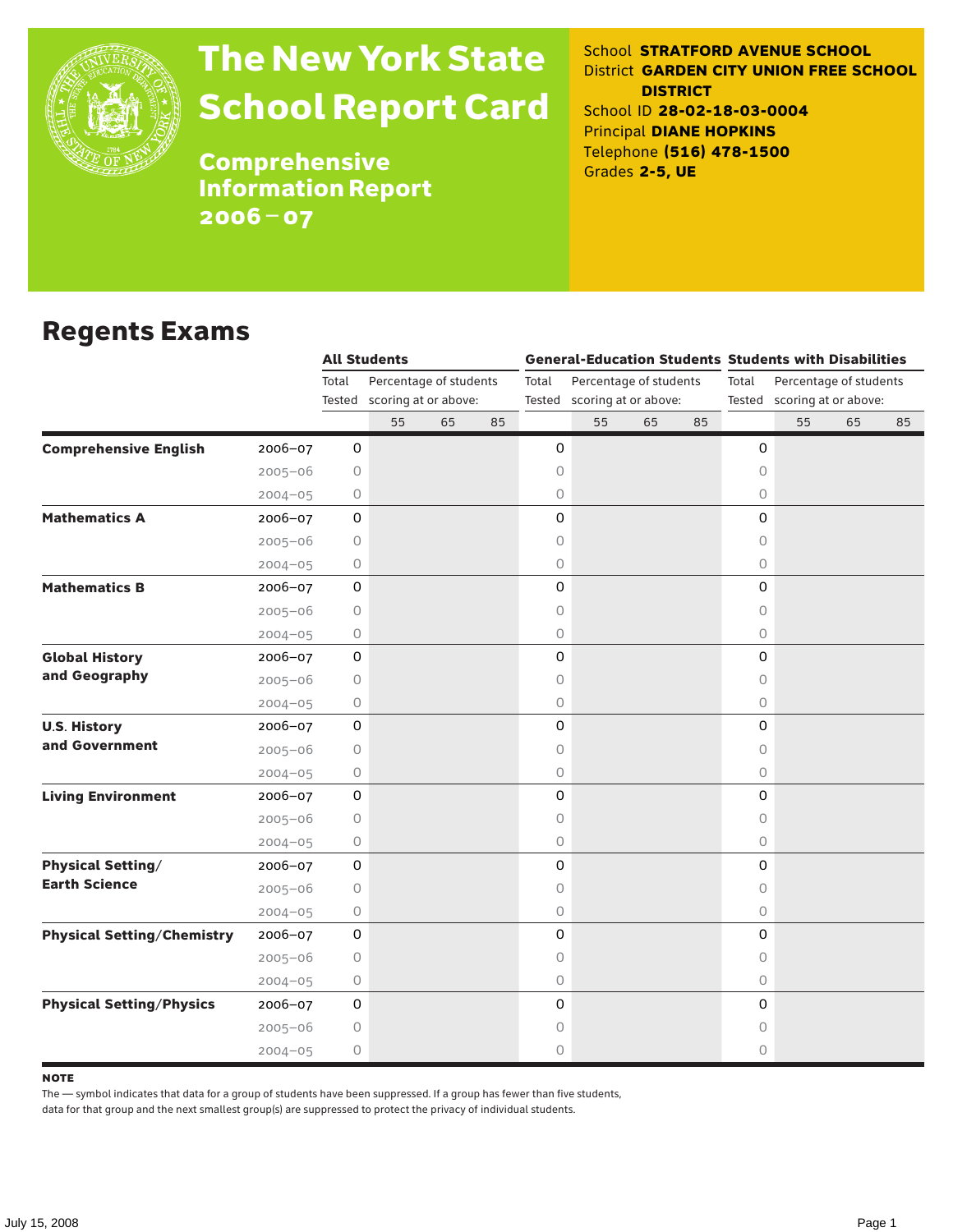School ID **28-02-18-03-0004**

### New York State English as a Second Language Achievement Test (NYSESLAT)

|                  |             | <b>All Students</b> |                                   |                             |  |       | <b>General-Education Students</b> |                                   |                             |  |       | <b>Students with Disabilities</b> |                                   |                             |  |       |  |
|------------------|-------------|---------------------|-----------------------------------|-----------------------------|--|-------|-----------------------------------|-----------------------------------|-----------------------------|--|-------|-----------------------------------|-----------------------------------|-----------------------------|--|-------|--|
|                  |             | Total               |                                   | Percent of students scoring |  |       | Total                             |                                   | Percent of students scoring |  |       | Total                             |                                   | Percent of students scoring |  |       |  |
|                  |             |                     | Tested in each performance level: |                             |  |       |                                   | Tested in each performance level: |                             |  |       |                                   | Tested in each performance level: |                             |  |       |  |
|                  |             |                     |                                   | Begin. Interm. Adv.         |  | Prof. |                                   |                                   | Begin. Interm. Adv.         |  | Prof. |                                   |                                   | Begin. Interm. Adv.         |  | Prof. |  |
| <b>Listening</b> | 2006-07     | 0                   |                                   |                             |  |       | 0                                 |                                   |                             |  |       | 0                                 |                                   |                             |  |       |  |
| and Speaking     | $2005 - 06$ | $\bigcirc$          |                                   |                             |  |       | $\circ$                           |                                   |                             |  |       | $\circ$                           |                                   |                             |  |       |  |
| $(Grades K-1)$   | $2004 - 05$ | $\bigcirc$          |                                   |                             |  |       | $\circlearrowright$               |                                   |                             |  |       | $\circlearrowright$               |                                   |                             |  |       |  |
| <b>Reading</b>   | 2006-07     | 0                   |                                   |                             |  |       | 0                                 |                                   |                             |  |       | $\mathbf 0$                       |                                   |                             |  |       |  |
| and Writing      | $2005 - 06$ | $\bigcirc$          |                                   |                             |  |       | $\circ$                           |                                   |                             |  |       | $\circ$                           |                                   |                             |  |       |  |
| $(Grades K-1)$   | $2004 - 05$ | 0                   |                                   |                             |  |       | $\circ$                           |                                   |                             |  |       | 0                                 |                                   |                             |  |       |  |
| <b>Listening</b> | 2006-07     | $\overline{c}$      |                                   |                             |  |       | $\overline{a}$                    |                                   |                             |  |       | $\mathsf 0$                       |                                   |                             |  |       |  |
| and Speaking     | $2005 - 06$ | $\bigcirc$          |                                   |                             |  |       | $\circ$                           |                                   |                             |  |       | 0                                 |                                   |                             |  |       |  |
| $(Grades 2-4)$   | $2004 - 05$ | 1                   |                                   |                             |  |       | $\mathbf 1$                       |                                   |                             |  |       | $\bigcirc$                        |                                   |                             |  |       |  |
| <b>Reading</b>   | 2006-07     | $\overline{2}$      |                                   |                             |  | -     | $\overline{c}$                    |                                   |                             |  |       | $\mathsf 0$                       |                                   |                             |  |       |  |
| and Writing      | $2005 - 06$ | 0                   |                                   |                             |  |       | $\circ$                           |                                   |                             |  |       | $\circ$                           |                                   |                             |  |       |  |
| (Grades $2-4$ )  | $2004 - 05$ | $\mathbf 1$         |                                   |                             |  |       | $\mathbf 1$                       |                                   |                             |  |       | $\circ$                           |                                   |                             |  |       |  |
| <b>Listening</b> | 2006-07     | 0                   |                                   |                             |  |       | 0                                 |                                   |                             |  |       | 0                                 |                                   |                             |  |       |  |
| and Speaking     | $2005 - 06$ | 0                   |                                   |                             |  |       | $\circ$                           |                                   |                             |  |       | $\circ$                           |                                   |                             |  |       |  |
| $(Grades 5-6)$   | $2004 - 05$ | 1                   |                                   |                             |  |       | 1                                 |                                   |                             |  |       | 0                                 |                                   |                             |  |       |  |
| <b>Reading</b>   | 2006-07     | 0                   |                                   |                             |  |       | 0                                 |                                   |                             |  |       | $\mathsf 0$                       |                                   |                             |  |       |  |
| and Writing      | $2005 - 06$ | $\bigcirc$          |                                   |                             |  |       | $\circ$                           |                                   |                             |  |       | $\circ$                           |                                   |                             |  |       |  |
| $(Grades 5-6)$   | $2004 - 05$ | $\mathbf 1$         |                                   |                             |  |       | $\mathbf 1$                       |                                   |                             |  |       | 0                                 |                                   |                             |  |       |  |
| <b>Listening</b> | 2006-07     | 0                   |                                   |                             |  |       | $\mathbf 0$                       |                                   |                             |  |       | $\mathbf 0$                       |                                   |                             |  |       |  |
| and Speaking     | $2005 - 06$ | 0                   |                                   |                             |  |       | $\circ$                           |                                   |                             |  |       | $\Omega$                          |                                   |                             |  |       |  |
| $(Grades 7-8)$   | $2004 - 05$ | 0                   |                                   |                             |  |       | $\circlearrowright$               |                                   |                             |  |       | 0                                 |                                   |                             |  |       |  |
| <b>Reading</b>   | 2006-07     | 0                   |                                   |                             |  |       | 0                                 |                                   |                             |  |       | 0                                 |                                   |                             |  |       |  |
| and Writing      | $2005 - 06$ | $\bigcirc$          |                                   |                             |  |       | $\circ$                           |                                   |                             |  |       | $\circ$                           |                                   |                             |  |       |  |
| $(Grades 7-8)$   | $2004 - 05$ | $\bigcirc$          |                                   |                             |  |       | $\mathsf O$                       |                                   |                             |  |       | 0                                 |                                   |                             |  |       |  |
| <b>Listening</b> | 2006-07     | 0                   |                                   |                             |  |       | 0                                 |                                   |                             |  |       | $\mathbf 0$                       |                                   |                             |  |       |  |
| and Speaking     | $2005 - 06$ | 0                   |                                   |                             |  |       | $\circ$                           |                                   |                             |  |       | $\circ$                           |                                   |                             |  |       |  |
| $(Grades g-12)$  | $2004 - 05$ | 0                   |                                   |                             |  |       | $\bigcirc$                        |                                   |                             |  |       | 0                                 |                                   |                             |  |       |  |
| <b>Reading</b>   | 2006-07     | 0                   |                                   |                             |  |       | 0                                 |                                   |                             |  |       | 0                                 |                                   |                             |  |       |  |
| and Writing      | $2005 - 06$ | $\mathsf O$         |                                   |                             |  |       | $\circ$                           |                                   |                             |  |       | $\circ$                           |                                   |                             |  |       |  |
| $(Grades g-12)$  | $2004 - 05$ | $\bigcirc$          |                                   |                             |  |       | 0                                 |                                   |                             |  |       | 0                                 |                                   |                             |  |       |  |

#### **NOTE**

The — symbol indicates that data for a group of students have been suppressed. If a group has fewer than five students,

data for that group and the next smallest group(s) are suppressed to protect the privacy of individual students.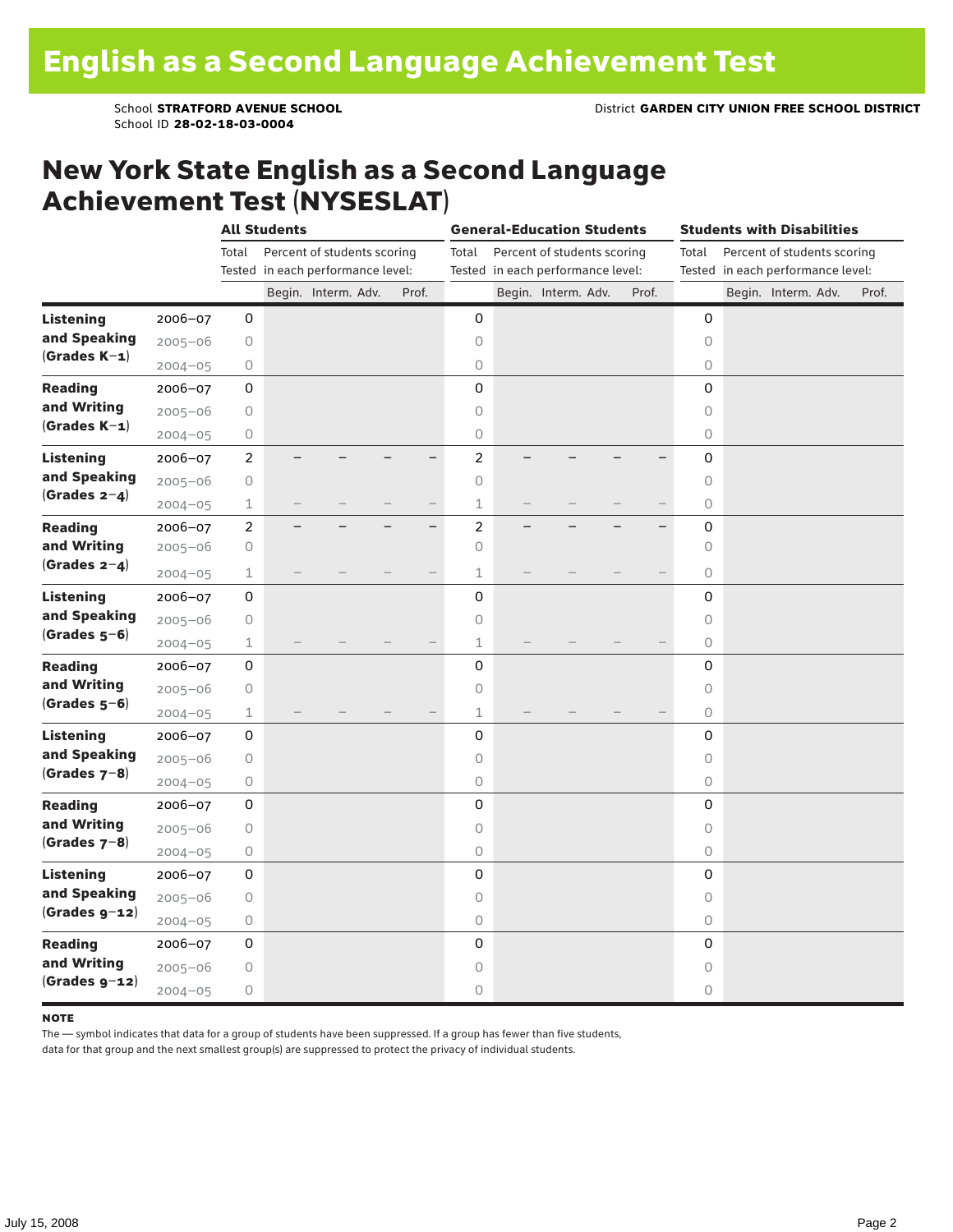School ID **28-02-18-03-0004**

# Elementary/Middle-Level Social Studies 2006–07

|                                   |                                                             | <b>All Students</b> |       | <b>General-Education Students</b> |     |       |                                                    |                                                             |     | <b>Students with Disabilities</b> |    |    |     |     |                |
|-----------------------------------|-------------------------------------------------------------|---------------------|-------|-----------------------------------|-----|-------|----------------------------------------------------|-------------------------------------------------------------|-----|-----------------------------------|----|----|-----|-----|----------------|
|                                   | Percentage of students<br>Total<br>Tested scoring at level: |                     |       |                                   |     | Total | Percentage of students<br>Tested scoring at level: | Percentage of students<br>Total<br>Tested scoring at level: |     |                                   |    |    |     |     |                |
|                                   |                                                             |                     |       |                                   | 4   |       |                                                    |                                                             |     |                                   |    |    |     |     | $\overline{4}$ |
| <b>Elementary</b><br><b>Level</b> | 197                                                         | 0%                  | $1\%$ | 25%                               | 74% | 181   | 0%                                                 | 0%                                                          | 21% | 79%                               | 16 | 0% | 13% | 75% | 13%            |
| <b>Middle Level</b>               |                                                             |                     |       |                                   |     | 0     |                                                    |                                                             |     |                                   | 0  |    |     |     |                |

### 2003 Total Cohort Performance on Regents Exams After Four Years

|                                        | <b>All Students</b> |                                                 |  |              |  | <b>General-Education Students</b> |                                                 |  |              |  |                       | <b>Students with Disabilities</b>  |  |                    |  |  |
|----------------------------------------|---------------------|-------------------------------------------------|--|--------------|--|-----------------------------------|-------------------------------------------------|--|--------------|--|-----------------------|------------------------------------|--|--------------------|--|--|
|                                        | Cohor<br>Enroll     | Percentage of<br>students scoring:<br>$55 - 64$ |  | 65-84 85-100 |  | Cohoi<br>ō.<br>ᇛ                  | Percentage of<br>students scoring:<br>$55 - 64$ |  | 65-84 85-100 |  | Cohor<br>$\circ$<br>멷 | Percentage of<br>students scoring: |  | 55-64 65-84 85-100 |  |  |
| <b>Global History</b><br>and Geography | 0                   |                                                 |  |              |  | 0                                 |                                                 |  |              |  | 0                     |                                    |  |                    |  |  |
| <b>U.S. History</b><br>and Government  | 0                   |                                                 |  |              |  | 0                                 |                                                 |  |              |  | 0                     |                                    |  |                    |  |  |
| <b>Science</b>                         | 0                   |                                                 |  |              |  | 0                                 |                                                 |  |              |  | 0                     |                                    |  |                    |  |  |

# New York State Alternate Assessments (NYSAA) 2006–07

|                         |       | AIL SLUUCIILS                                  |   |   |   |  |  |  |  |  |  |  |
|-------------------------|-------|------------------------------------------------|---|---|---|--|--|--|--|--|--|--|
|                         | Total | Number of students scoring<br>Tested at Level: |   |   |   |  |  |  |  |  |  |  |
|                         |       | 1                                              | 2 | 3 | 4 |  |  |  |  |  |  |  |
| <b>Elementary Level</b> |       |                                                |   |   |   |  |  |  |  |  |  |  |
| Social Studies          | 4     |                                                |   |   |   |  |  |  |  |  |  |  |
| <b>Middle Level</b>     |       |                                                |   |   |   |  |  |  |  |  |  |  |
| Social Studies          | 0     |                                                |   |   |   |  |  |  |  |  |  |  |
| <b>Secondary Level</b>  |       |                                                |   |   |   |  |  |  |  |  |  |  |
| English Language Arts   | O     |                                                |   |   |   |  |  |  |  |  |  |  |
| <b>Mathematics</b>      | O     |                                                |   |   |   |  |  |  |  |  |  |  |
| <b>Social Studies</b>   | O     |                                                |   |   |   |  |  |  |  |  |  |  |
| Science                 | Ω     |                                                |   |   |   |  |  |  |  |  |  |  |

All C<sub>tude</sub>

The New York State Alternate Assessment (NYSAA) is for students with severe cognitive disabilities. Results for students taking the NYSAA in English language arts, mathematics, and science at the elementary and middle levels are available in the *Accountability and Overview Report* part of *The New York State Report Card*.

The — symbol indicates that data for a group of students have been suppressed. If a group has fewer than five students, data for that group and the next smallest group(s) are suppressed to protect the privacy of individual students.

**NOTE**